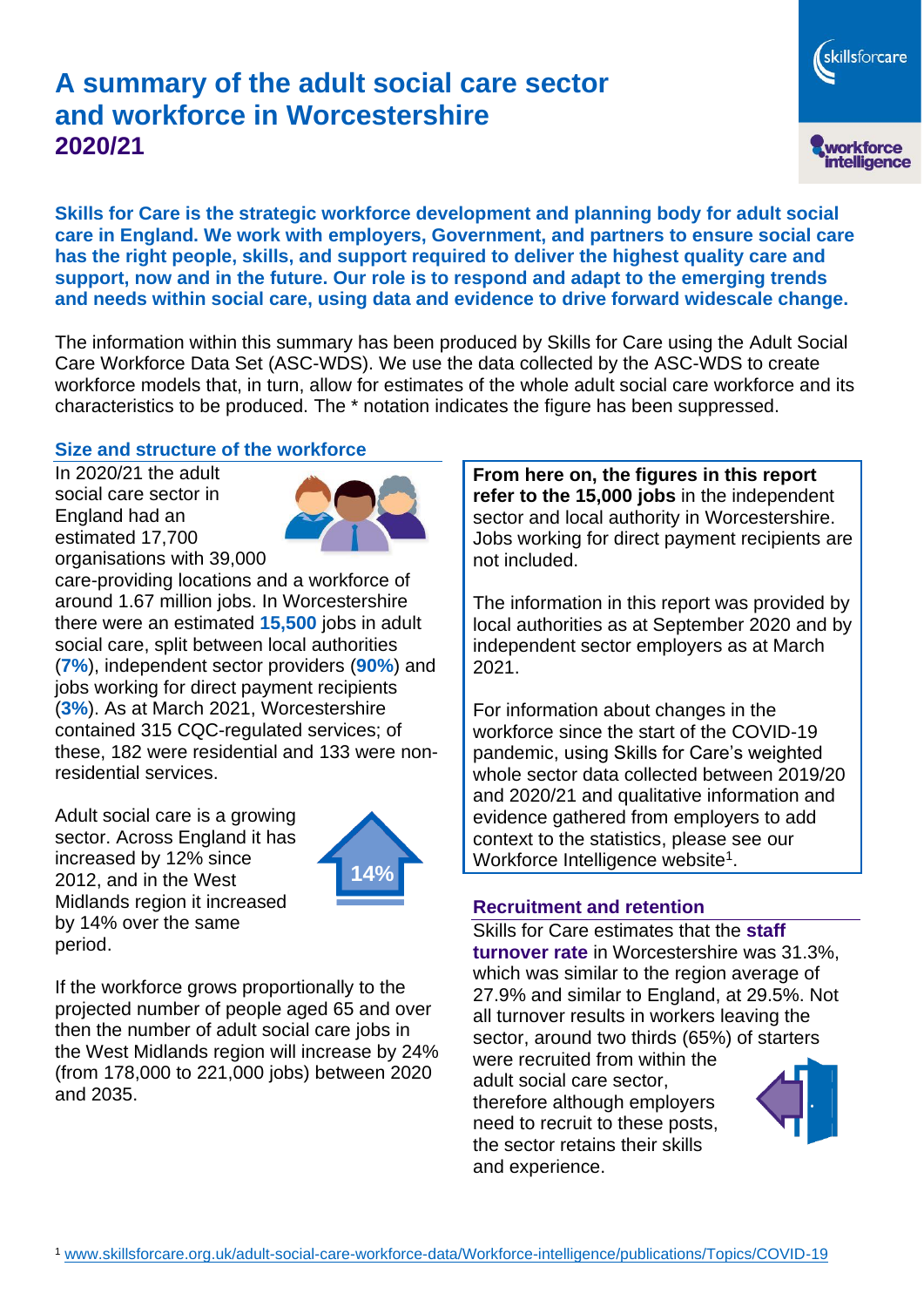Adult social care has an experienced 'core' of workers. Workers in Worcestershire had on average **9.1 years of experience in the sector** and 79% of the workforce had been working in the sector for at least three years.

Using both workforce intelligence evidence and our links with employers and stakeholders across England, we know that recruitment and retention is one of the largest issues faced by employers. We have many resources and tools available to help, for example the 'Values-based recruitment and retention toolkit'<sup>2</sup> and 'Seeing potential: widen your talent pool'. <sup>3</sup> For more information please visit: [www.skillsforcare.org.uk/recruitment-retention](http://www.skillsforcare.org.uk/recruitment-retention)

#### **Employment information**

We estimate Worcestershire had **15,000** adult social care jobs employed in the local authority and independent sectors. These included 1,100 managerial roles, 700 regulated professionals, 10,500 direct care (including 9,000 care workers), and 2,300 other-non-care proving roles.

The average number of **sickness days** taken in the last year in Worcestershire was 8.7, (10 in West Midlands and 9.5 across England). With an estimated directly employed workforce of 13,500, this would mean employers in Worcestershire lost approximately **117,000 days to sickness in 2020/21**. In England levels of staff sickness have nearly doubled over the course of the pandemic between 2019/20 and 2020/21, in total around 6 million extra days were lost to sickness than in the year before.

Around one quarter (24%) of the workforce in Worcestershire were on zero-hours contracts. Around a half (48%) of the workforce usually worked full-time hours and 52% were parttime.

#### **Chart 1. Proportion of workers on zero hours contracts by area**

| England        | 25%        |
|----------------|------------|
| West Midlands  | 24%        |
| Worcestershire | <b>24%</b> |

#### **Workforce demographics**

The majority (86%) of the workforce in Worcestershire were female, and the average age was 43.6 years old.



Workers aged 24 and under made up 12% of the workforce and workers aged over 55 represented 27%. Given this age profile approximately 4,100 people will be reaching retirement age in the next 10 years.

Nationality varied by region, in England 83% of the workforce identified as British, while in the West Midlands region this was 87%. An estimated 90% of the workforce in Worcestershire identified as British, 6% identified as of an EU nationality and 4% a non-EU nationality, therefore there was a similar reliance on EU and non-EU workers.

#### **Pay**



Table 1 shows the full-time equivalent annual or hourly pay rate of selected job roles in Worcestershire (area), West Midlands (region) and England.

All figures represent the independent sector as at March 2021, except social workers which represent the local authority sector as at September 2020. At the time of analysis, the National Living Wage was £8.72.

#### **Table 1. Average pay rate of selected job roles by area**

|                                 | <b>England</b> | Region  | Area    |
|---------------------------------|----------------|---------|---------|
| Full-time equivalent annual pay |                |         |         |
| Social Worker <sup>t</sup>      | £37,100        | £36,400 | £33,100 |
| Registered nurse                | £33,600        | £33,300 | £35,500 |
| Hourly pay                      |                |         |         |
| National Living<br>Wage         | £8.72          | £8.72   | £8.72   |
| Senior care worker              | £10.00         | £9.80   | £9.91   |
| Care worker                     | £9.29          | £9.11   | £9.24   |
| Support and<br>outreach         | £9.53          | £9.35   | £9.59   |

†Local authority social workers only.

Please note that pay varies by sector, with local authority pay generally being higher than independent sector pay.

[www.skillsforcare.org.uk/vba](http://www.skillsforcare.org.uk/vba)